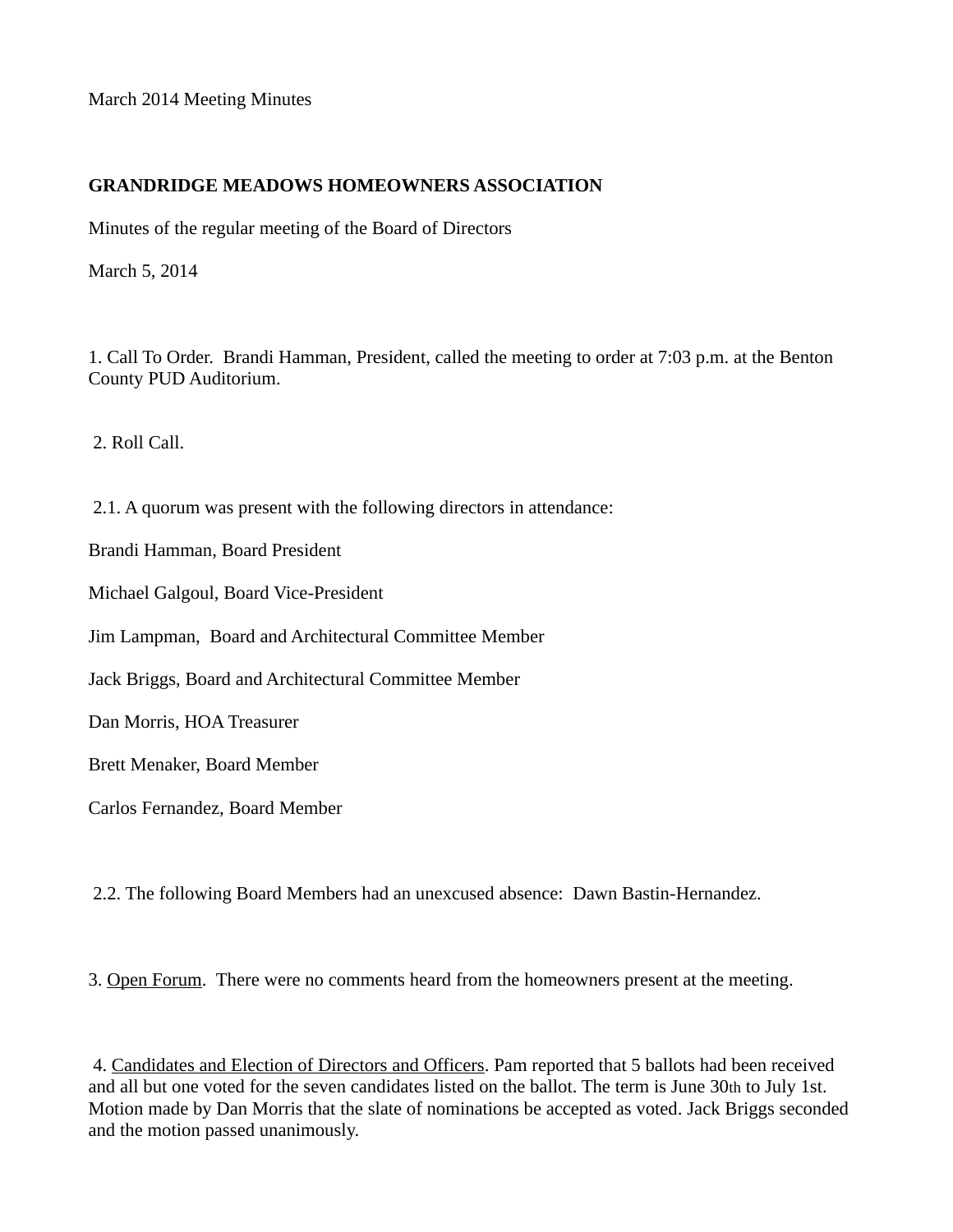# 5. Secretary Report.

5.1 Approval of January 2014 minutes. The minutes of the regular meeting of the Board of Directors from January 2014 were approved as submitted. Jack Briggs moved and Michael Galgoul seconded that the minutes be approved. The motion passed unanimously.

5.2 Neighborhood watch update. Pam reported that she had received three responses from those interested in having the Kennewick Crime Prevention Unit speak at an upcoming meeting. Pam indicated she felt this would be a good idea because they would cover items like explaining how Police resources are assigned and how calls for service are handled, physical security of your home, and reporting suspicious activity. Board members agreed and Michael Galgoul stated it might be a good idea to have it at our June meeting and have it in conjunction with a block party. Michael stated we would need to ensure enough publicity and he will assist with this. A notice will be posted on all mailboxes and a sign will be made for each entry into the subdivision.

5.3 Change in Meeting date. Pam discussed the fact that she received a letter from a homeowner that suggested the Board meetings be changed to weekends because some homeowners won't be able to attend the meetings during the week. Board members expressed concerns about having the meeting on weekends due to lack of availability.

5.4 Communications Committee Annual Report. Pam mentioned that she had prepared the minutes and agendas for meetings and drafted several letters and checked into the Neighborhood Watch and developed and designed the Grandridge Meadows HOA website and that she would work with Brandi to coordinate the upcoming block party. The block party will be held on the weekend.

# 6. Financial Report.

6.1 Financial Report including Profit and Loss. Dan stated that our net income is \$4,203.18 and that we have \$29,461 in checking as of today's date.

6.2 Update of Outstanding Dues. The treasurer said that we have outstanding dues in the amount of \$7,075 and that seven people are on payment plans and thirteen are not.

6.3 Budget Approval for 2014. Dan Morris presented the 2014 budget, which was approved by the Board at the January 2014 meeting. The budget was sent to all homeowners and submitted for approval by homeowners present at the meeting. No one in attendance opposed passing the budget. A question was asked regarding the \$21,000 in income and whether this was based on all 140 homeowners paying dues. Dan stated yes.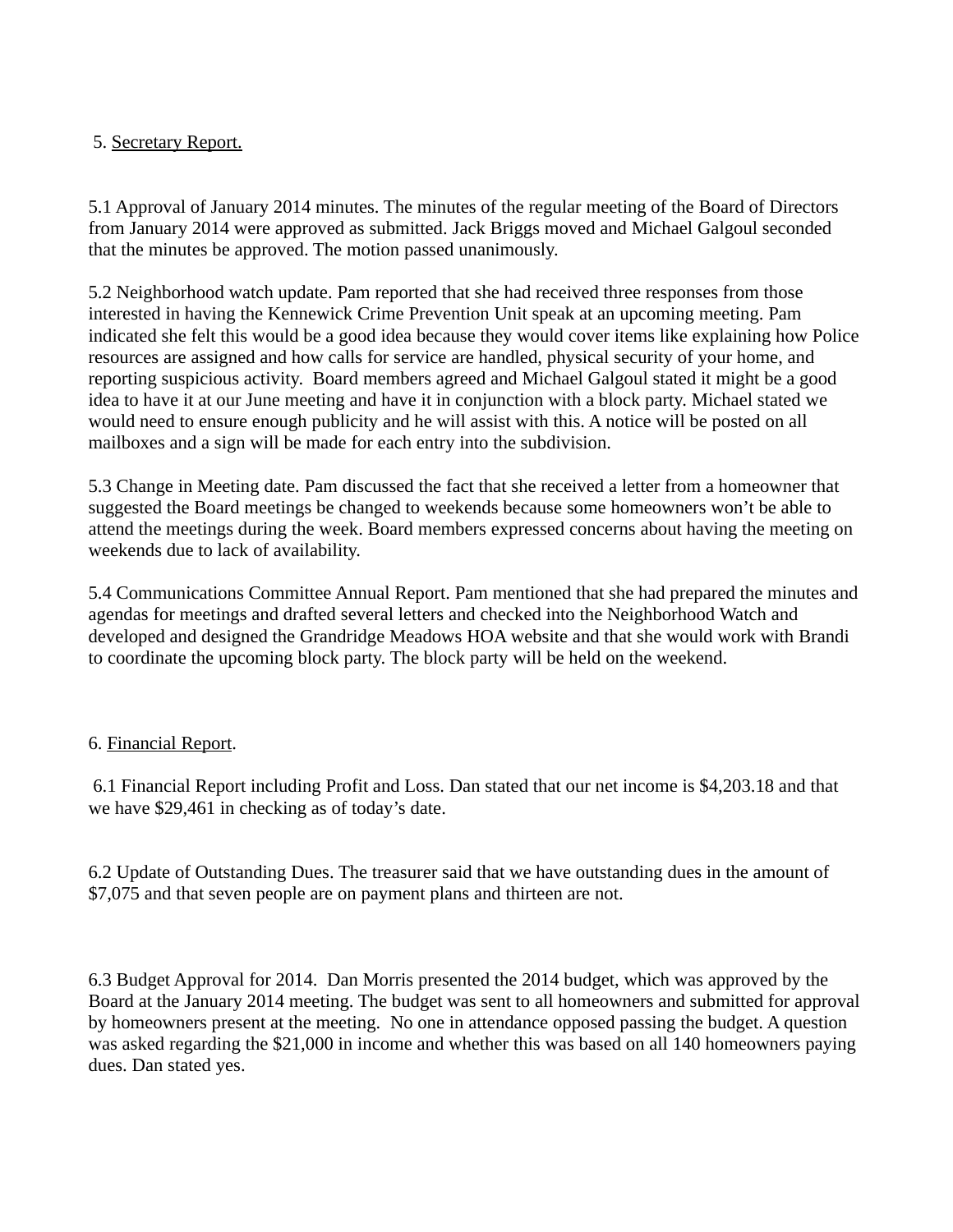6.4 2013 Federal Tax Returns. The treasurer reported that our taxes prior to 2013 were filed late so we weren't able to take our tax exemption. This year Dan recommends we have a CPA file our taxes and after this we will be able to file them ourselves because we will have the appropriate forms. Dan stated that after the 2013 taxes are filed we will be exempt from income tax and that we have money in the budget to pay for the CPA.

## 7. Architectural Control Committee Report.

7.1 ACC Annual Report. Jack reviewed the accomplishments of the ACC including: Fixing the lighting on the basalt columns at the east entrance to the subdivision; obtaining bids and using the low bidder to buy insurance to protect home owners and the board; cutting and transferring arborvitaes that were blocking line of sight onto Center Boulevard; negotiating to get the walkways in the western part of the subdivision to look as clean and tidy as those on the eastern section; soliciting bids for the maintenance contract -- grass cutting, pruning, weeding, etc., and of the four bids we will be awarding a contract to the low bidder. Also, the board has approved a fine schedule for those few of us who are not abiding by the conditions that we all agreed to when we moved in here – and the ACC will begin actively enforcing those provisions right away. They expect garbage cans to be taken in, trailers and recreational vehicles to be moved out of driveways, trash to be removed and dogs to be quieted. Jack stated that another area of focus will be to monitor the property adjacent to our subdivision on Steptoe where there are 155 lots being developed to try to mitigate adverse effects of the development on Grandridge Meadows.

7.2 Acceptance of Maintenance Agreement for HOA Grounds. Jim Lampman stated that a bid for landscaping services was sent out to three vendors including Desert Green, our current service provider. He said that Desert Green came in with the lowest bid of approximately \$5,000. Jim moved to accept the Desert Green contract and Michael Galgoul seconded. The motion passed unanimously.

### 8. New Business

8.1 Delinquent Accounts. Dan asked if we want to enforce the lien process at this time. He stated that we had agreed that an attorney would file the first lien and that the cost would be \$200 and that we would then file any future liens ourselves. He stated that we can't collect on the two homes that are currently in foreclosure. Dan said that a final warning letter would be sent to the homeowner prior to starting the lien process. Brett Menaker moved that we start the lien process upon reaching two years of delinquency unless the homeowner has contacted the Treasurer to make an effort to pay. Michael Galgoul seconded and the motion passed unanimously.

8.2 Purchase of New Accounting Software. The Board agreed that new accounting software be purchased since the latest version we have is from 2010. The cost is \$300.